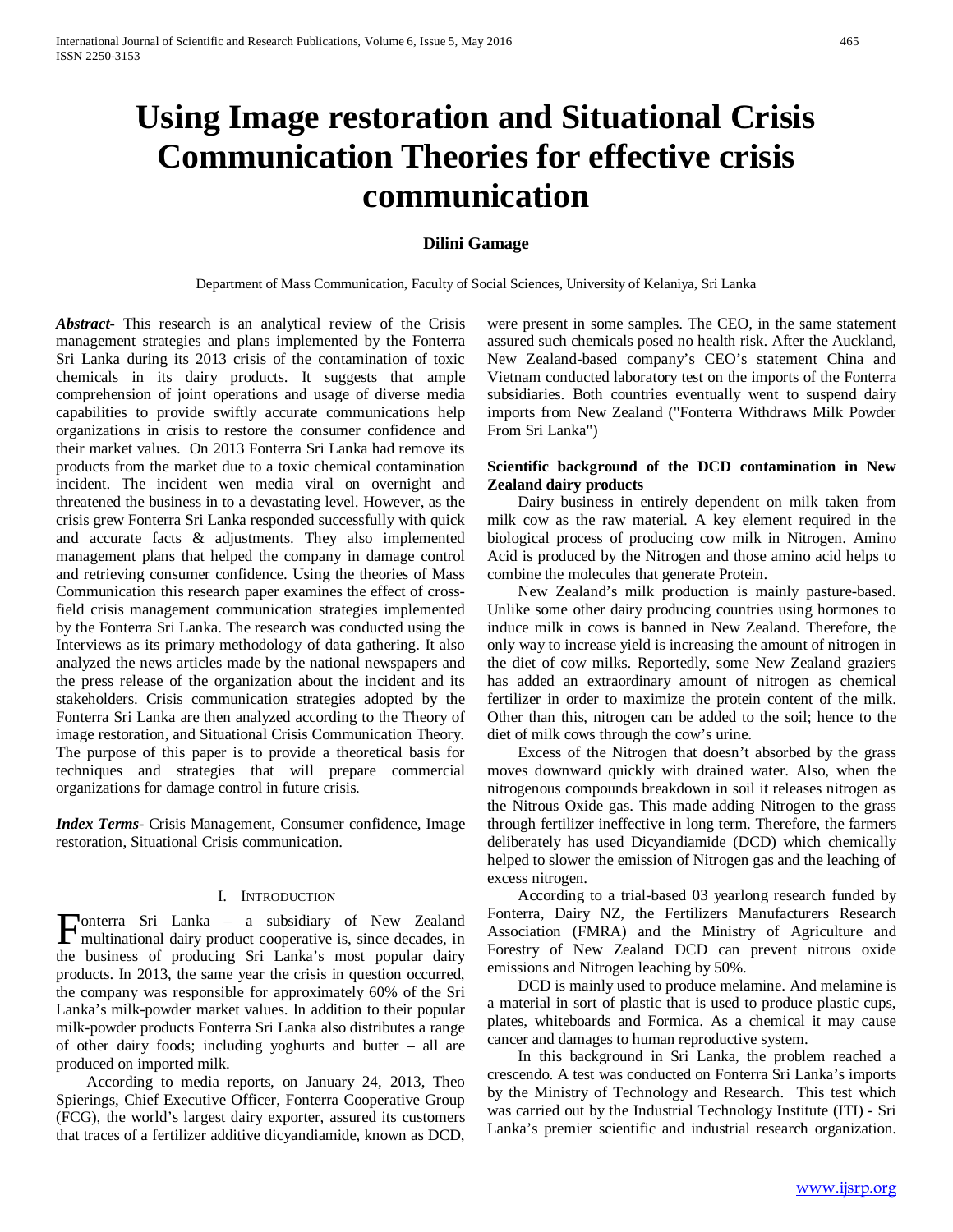The director General of the Ministry of Health held a meeting with the Government Medical Officer's Association (GMOA), Food and Drug Authority and the Food Advisory Committee on  $05<sup>th</sup>$  of August and agreed to have all the batches of the milk products which tested positive for DCD removed from the market as soon as possible.

 Following the orders of the Director General Sri Lanka Customs returned a stock of 16 metric tons of Milk-powders. Sri Lanka's minister of Agriculture made a speech in the Parliament and urged the consumers to refrain from consuming imported milk powder. Later, on 16<sup>th</sup> of August an Additional District Court judge issued an enjoining order after taking up a case filed by a health sector trade union seeking the ban on all dairy products from the New Zealand dairy producer. The order, which was effective for 14 days, prevented Fonterra from whole selling all its products, distributing or selling through agents as well as any form of advertising in a misleading manner.

 In this backdrop, the Fonterra Group in Sri Lanka broke silence on  $08<sup>th</sup>$  of August. Holding a press conference in Colombo lead by Fonterra Sri Lanka's Managing Director Leon Clement the Executive Director Alan Fitzsimo attempted to vindicate the company by challenging the accuracy of the tests conducted by the local authorities.

 Managing Director Clement maintained that it will respect the Ministry of Health order and that approximately 39 metric tons or approximately 100,000 of 400g packs of the products from the two DCD positive batches will be removed from retail shelves within 48 hours.

 Dr. Sarath Mahavithanage, Associate Director Regulatory and Scientific Affairs lead the arguments on behalf of the company. He continuously stated ITI were inadequate. He quoting Dr. Brynn Hibbert, Emeritus Professor of Analytical Chemistry at the University of New South Wales, Sydney who had said in his expert opinion "the preferred method involved for the detection of DCD is Tandem Mass Spectrometry and without this technique the presence of DCD cannot be determined and that the method used by the ITI was inappropriate to unequivocally show the presence of or determine the quantity of DCD.

 Media reports indicate that this was the third product contamination scare in five years for the company entrusted with so much sway over Sri Lanka's consumers. Continuous news segments and features broadcasted/published by national media suggested Fonterra had under-valued the importance of Sri Lankan consumer perception. This surely registered a huge shake of consumer confidence towards the Fonterra brands.

 The incidents were damaging the company in financial aspects too. In calendar 2013, as usual, a \$223 million of New Zealand's exports of dairy, honey and animal produce exports went to Sri Lanka, according to Statistics New Zealand. However, the net profits of Fonterra Sri Lanka for the year of 2013 tumbled 76% to \$179 million.

# II. CRISIS COMMUNICATION

 Crisis is a sudden condition of instability or danger that interferes with organizational performance. Demanding a decisive change or adjustment a Crisis can range from a major to catastrophic that negatively affects the company in many aspects including Profits and Consumer confidence.

 A crisis brings or has the potential for bringing an organization into disrepute and imperils its future profitability, growth and possibly it's survivable (Otto, p36). During a crisis the biggest threshold a company comes across is its consumers and other stakeholders who demand to know the truth. Since most crises are newsworthy events a company in crisis by default is in a wider public attention. Organizations that cannot or do not provide information during crisis forces the public to turn to other, often less credible source of information (The New York times, 2013). In the absent of information the misinformation becomes the news. Therefore, misperceptions caused by wrong information can cause a worse damage than the one that caused by the crisis itself. This makes effective communication crucially important for a company to survive a crisis.

 The following research was conducted in order to figure out the impact of the crisis communication attempts made by the Fonterra Sri Lanka officials.

# **Crisis Communication models**

 Crisis communication plans and strategies provide the means to gather and release information as quickly as possible during a crisis. Many crisis communication theorists have suggested theoretical models for an effective crisis communication. The most used and effective theories by far in the fields of Crisis Communication are Image restoration and Situational Crisis Communicational Theories (Bernstein, 2013).

 The Image Restoration theory (IRT) was first introduced by William L. Benoit. Defining communication as a goal directed strategy IRT outlined by Thimothy Coombs suggests a 05 stage framework to mitigate damage to a company reputation (Coombs & Holladay, p237).

# **1. Denial**

 An organization accused may deny the crisis occurred or deny their involvement in committing it.

# **2. Evading responsibility**

 When an accused organization is unable to deny performing the act in question, it may attempt to evade the responsibility by using one of these methods.

- a. Scapegoating The accused organization can claim the act in question was committed in response to another wrongful act.
- b. Defeasibility The accused pleads a lack of knowledge or control about the act in question.
- c. Claiming the act was an accident
- d. Claiming the act in question was justified based on good rather than evil motives or intentions.

# **3. Reducing effectiveness**

 A company can reduce the offensiveness of the public by reminding the company's positive qualities (Bolstering), claiming the damage of the crisis is minimal, compare the act to similar act (Differentiation), place act in a different context (Transcendence), challenge those who claim there is a crisis or by acts of compensations.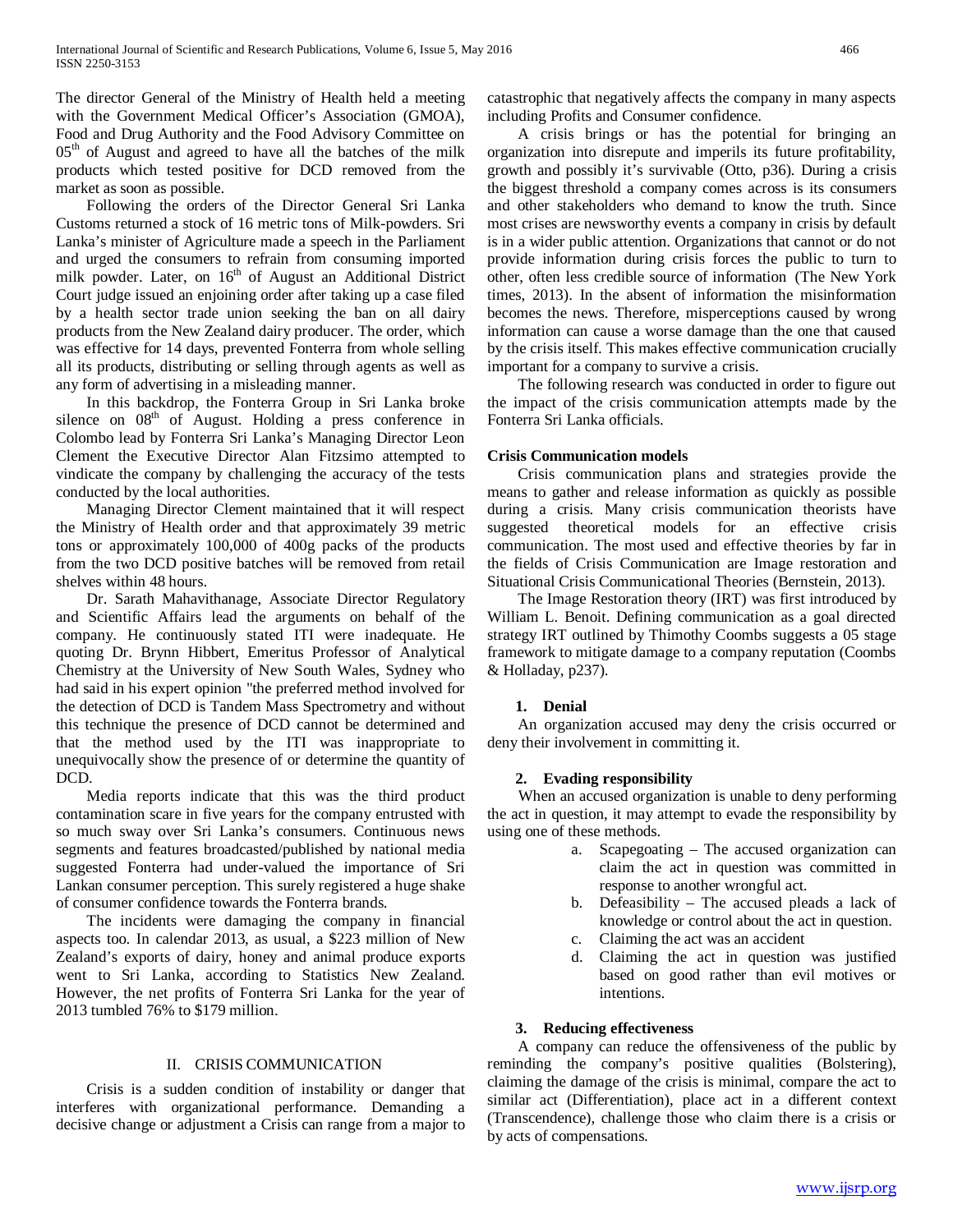International Journal of Scientific and Research Publications, Volume 6, Issue 5, May 2016 467 ISSN 2250-3153

# **4. Corrective action**

 A company can follow corrective actions; acts to restore pre-crisis status or act promises change and prevent of repeat of the crisis.

# **5. Mortification**

 Mortification for a company in a crisis is achieved by admitting the responsibility for the crisis, expressing regret and asking for the forgiveness.

 Also outlined by Thimothy Coombs the Situational Crisis Communication Theory (SCCT) suggest that communication managers should match their strategic crisis communications attempts to the level of crisis responsibility and threat to reputation caused by the crisis. In his journal article titled 'Protecting Organization reputations during a crisis' Coombs identified 03 types of crisis which he named as crisis clusters.

- 1. **Victim cluster** In this cluster the company itself is also a victim of the crisis. Natural disasters, Rumor, Workplace violence and Product tampering/Malevolence are the sub categories of crisis of victim cluster. Organizations' attribution to the crisis of this cluster is weak and so the threat to reputation is low.
- 2. **Accidental cluster** In this cluster the acts of the company that led to the crisis was unintentional. Challenges such as stakeholders' claims about misappropriate operations of the organization, Technical-error accidents, and technical-error product harms are the potential crisis of this cluster. Organizations' attribution to the crisis of this cluster is minimal with only a moderate threat to the company reputation.
- 3. **Preventable cluster** In this cluster a company knowingly placed people at risk, took inappropriate actions or violated laws/regulations. Human-error accidents, Human-error product harm, Organizational misdeed with no injuries, Organizational misdeed management misconduct, and Organizational misdeed with injuries are the possible crisis in the cluster. An organization in crisis of this cluster poses a strong attribution to the responsibility together with severe threat to its reputation.

# (Coombs, 2007)

 Should the communication managers recognize the crisis responsibility and reputational threats the SCCT then provides a theoretical base to their crisis communication strategy. Coombs outlined this theoretical base with 03 strategies.

# **1. Primary crisis response strategies**

- a. Deny crisis response strategies
	- Attack the accuser Communication managers can confront the entity claiming there is a crisis within the organization.
	- Denial Asserting there is no crisis.
- Scapegoat Communication managers can blame an outside entity for the crisis.
- b. Diminish crisis response strategies
- Excuse Minimize organizational responsibility by denying intent to do harm or claiming inability to control the events that caused the crisis.
- Justification Minimize the perceived damage of the crisis.
	- c. Rebuild crisis response strategies
- Compensate the victims of the crisis.
- Indicates the organization takes the full responsibility for the crisis and asking stakeholders for forgiveness.

# **2. Secondary crisis response strategies**

a. Bolstering crisis response strategies

- Reminder Inform the stakeholders of the past good works of the organization.
- Ingratiation Praises stakeholders for past good works.
- Victimage Communications reminds the stakeholders that the organization itself is a victim of the crisis too.

 Frameworks of Image Restoration theory and the Situational Crisis Communication Theory outline a neat communication structure that can be highly effective in crisis with any level of damage and organizational responsibility.

# III. LITERATURE REVIEW

 Being the first to design the Image Restoration theory William L. Benoit himself conducted many pioneering case studies on the theory. One of the prominent of those case studies was the one conducted on 1991 AT&T communication service crisis. AT&T, the American multi-national communication giant faced a crisis on 1991 January  $15<sup>th</sup>$  when there world-wide long distance communication network breakdown occurred because of a bug in their software system (Coy & Lewyn,1990). Benoit & Brinson (1994) reviewed the strategies and practices of the AT&T crisis communication team (Benoit & Brinson, 1994). They found mortification, corrective action and bolstering were the first strategies followed by the crisis communication team. Authors also criticized the misguided attempts by the top management to blame lower level workers.

 Following the tragic death of Princess Diana, the princess of Wales, triggered a royal crisis of unprecedented consequences for the Crown and the royal family (Rotaru, 2010). The sudden death of Princess Diana in August 1997 caused a deep sense of loss in many of the British sovereign. As the Queen Elisabeth and the Royal family was unable to make a quick response or even an appearance regarding the tragic accident the public began to fiercely criticize the royal family for their aloof attitude. The unprecedented Royal speech made by the Queen Elisabeth – which she made following the public outrage was strong enough to settle the crisis in favor of the Royal family. Benoit & Brinson (1999) recognized the Queens Communication attempt was composed of Image restoration strategies such as Denial, Transcendence, and Defeasibility.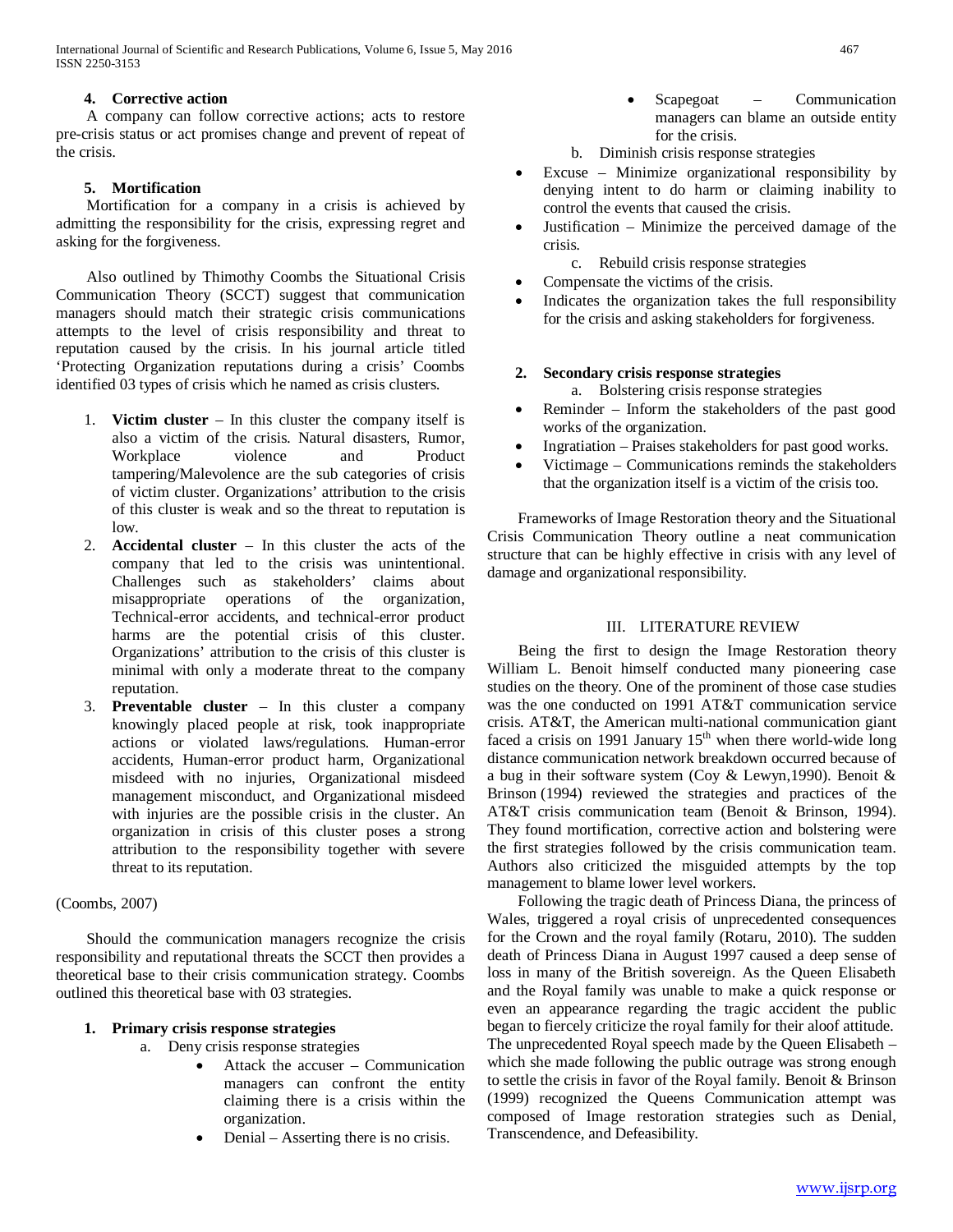#### IV. METHODOLOGY

 The Case study approach of a research involves with systematically gathering information about the development of a situation for a period of time. According to John Creswell (2009), the author of 'Research Design; Qualitative and Quantitative and Mixed Methods Approaches' a case study is an analytical framework with a data collection that occurs over a sustained period of time. Therefore, any case study is an analytical approach that use one or more number of data collection methods.

#### **Research Questions**

 This research is conducted as a case study that can be categorized both as an instrumental case study and a descriptive case study. Instrumental cases study method is developed to promote an understanding of specific issue (Gordin, page 72), therefore this research will provide an insight over the Fonterra Sri Lanka crisis scenario and will attempt to identify the effectiveness of the communication strategies used by the Fonterra Sri Lanka during

the crisis period. On the other way, this research will work as a descriptive case study as well. Yin (1981) notes that a descriptive case study strives to document the procedures of a particular event or events. The research will use Image restoration and Situational Crisis Communicational Theories as the framework of the entire research and will attempt to describe the crisis scenario according to those 02 theories.

#### **Data**

 As explained in the introductory chapter, the Fonterra Sri Lanka crisis in 2013 received a larger amount of media attention. This research used Interviews as its primary source of data. It also used a secondary source by analyzing the news articles made by the national newspapers and the press release of the organization about the incident and its stakeholders.

 The interviews conducted with the team of the Fonterra Sri Lanka that lead the crisis communication helped to gain first hand, accurate information about the strategies used by the company.

 In order to further identify the behavior of the Fonterra Sri Lanka Company, local authorities and to specifically recognize the opinions of local customers the content analysis method was used. According to Hsieh and Shanon (2005) content analysis is "a research method for the subjective interpretation of the content of text data through the systematic classification process of coding and identifying themes and patterns".

 During the content analysis for this research, relevant news articles, published both in Sinhalese and English language, were retrieved from the Sri Lanka's Department of National Archives for qualitative analysis. Articles were collected from 04 Sinhala language newspapers and 03 English language newspapers. Collection of articles were conducted starting from January  $24<sup>th</sup>$ , the date of the first leading news report to  $1<sup>st</sup>$  November 2013, about a week after the last incident was reported. To be determined as relevant to the study each article had to have focused on at least one of following areas.

• Presenting details/updates on the local issue of toxic chemical contamination in New Zealand milk imports.

- Reviewing or presenting the responses from the Fonterra Sri Lanka.
- Reviewing or presenting the responses from local health and other authorities.
- Reviewing or presenting the responses from customers.

 Moreover, Fonterra Sri Lanka's attempt to restore their image and re-establish the consumer confidence was analyzed by qualitative content analysis method. In this phase of the research, advertising and other marketing campaigns launched by the company were analyzed. In doing so, the TV commercials and other campaign programs conducted by the Company were closely analyzed.

#### **I. RESULTS OF THE ANALYSIS**

 Through the research, 52 newspaper reports contained details about the Fonterra Sri Lanka crisis and the responses by the company were subjected to the content analysis. Results of the content analysis and the interviews conducted with the crisis communication team of the Fonterra Sri Lanka helped to identify the following patterns regarding the responses of the Fonterra Sri Lanka.

1. Immediate responses

 Fonterra removed all stocks of its milk powder productions from the market. Removed products included 02 of the most popular milk powder brands of Sri Lanka.

2. Short-term responses

 Fonterra held continued press briefings to express themselves, they also published newspaper notices, medical reports and distributed leaflets.

3. Long-term responses

 After the re-launch Fonterra initiated mass-scale awareness programs about the safety of their products. They also held financial sponsorships for many national events and used those events to rebuild their image. All Fonterra products bared a special sticker that implied the safety and the quality of the product.

#### **Usage of the stickers to imply the safety of the products.**

 Fonterra managed to reenter their brands to local market within 1 month from the stock removal. The new batch of dairy milk products were available in the market from  $13<sup>th</sup>$  August, 2013. All these products had a special sticker. The sticker said the particular product of Fonterra is proven to be free from DCD or any other toxic material. This was a neat attempt by the Fonterra to regain the consumer trust.

#### **Press briefings**

 Fonterra held 02 press briefings; on 2013 August 03, and August 23 at the capital city of Sri Lanka. Managing Director of Fonterra Sri Lanka brands Mr. Leon Clement were assisted in the 1<sup>st</sup> press brief by the Fonterra's Manager of Public Relations -Dr. Sanath Mahavitharana and many other top officials. They gave facts and rationales to explain the situation. Laboratory reports ensuring the quality of the Fonterra products were explained, they also made an acceptable explanation on the DCD contamination and what DCD really is.

The 2<sup>nd</sup> Press brief was conducted by the Fonterra Sri Lanka's managing director assisted by the Sri Lanka's Director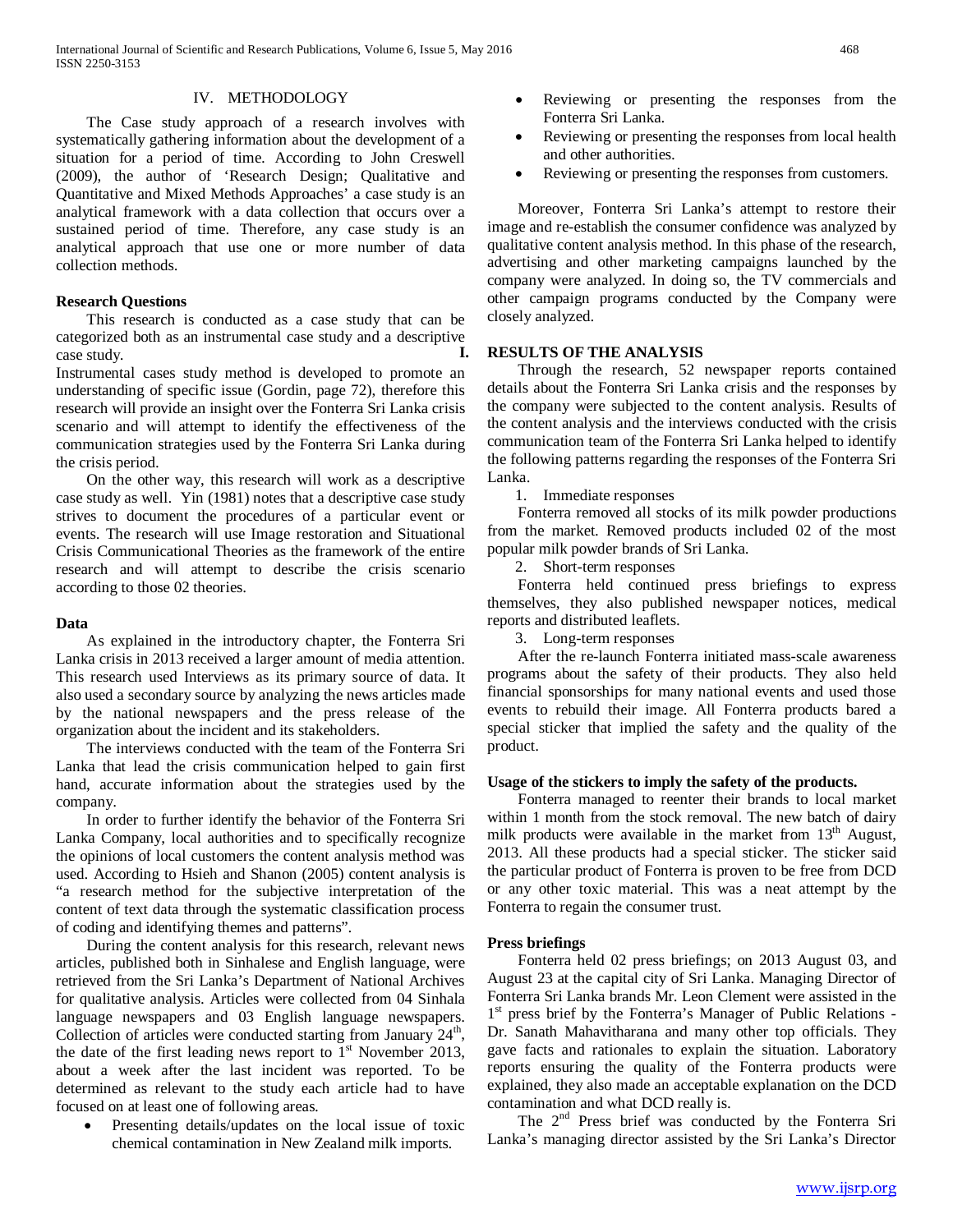General of Health Services and his top officials. Supported by many laboratory test reports this press brief explained quality of the Fonterra production process, special measures taken to ensure the safety of the products to be issued to the market, and the future strategies of the company.

 These press briefings did a very effective role in damage controlling.

#### **Press Releases**

On  $04<sup>th</sup>$  of September, 2013 the company published a full paper advertisement on Lankadeepa newspaper – the most popular Sinhala language national newspaper of the year (People's Awards, 2013). The company explained their dairy products are no longer vulnerable to DCD contamination issue. They also explained the added methods that was taken to ensure the quality of their products. Advertisement further explained the special sticker that was applied on every dairy product of the Fonterra Sri Lanka Company. Issued by the Ministry of Health the sticker assured the product is free of DCD and other toxic chemicals. The company also introduced, in the same paper advertisement, a special hotline named 'Ask from Ancheor" in which the customers can contact the experts from the company to get more details on the quality of its production and distribution process.

#### **Mass-scale awareness programs**

 Soon after the newspaper advertisement mentioned above, Fonterra Sri Lanka launched an island wide mass-scale awareness programs. A program to approach consumers directly would have been costly, and time consuming; hence ineffective. Therefore, the company went to disseminate information of the quality of their products to recognized groceries, food chains and super markets. Then these commercial entities naturally acted as intermediaries, and distributed the information about the quality of the Fonterra dairy products to their customers.

 Throughout a time of 1 year Fonterra held financial sponsorship to 06 events with national importance. They renovated their production process by replacing their old production equipment and machines with state-of-the art new machines and equipment. Once the Ministry of Health lifted their ban on advertising Fonterra brands the Company reinitiated their advertising promotional campaigns. However, these promotional advertisements were deliberately focused on consultative content rather than on creative contents.

#### V. CONCLUSIONS AND RECOMMENDATIONS

 A closer look at the crisis responses of the Fonterra Sri Lanka reviled that press briefings and mass-scale awareness programs were their main strategy to diminish the damage of the crisis and regain public confidence. Press briefings were highly effective as a crisis management strategy since the crisis went media viral since the very first day. As explained earlier, the strategy used in the awareness programs were highly successful as they were effective in cost, and the time consumed.

 Press briefings were the most frequently used source in newspaper articles. Both the press briefings held by the Company were cited in 27 newspaper articles. Managing Director of the Fonterra Sri Lanka were quoted in 04 times. Opinions from Fonterra's Manager of Public Relations - Dr. Sanath Mahavitharana were cited 13 times. A significant change of the media's opinion was observed after these 02 press briefings. The media moved from their initial aggressive stand that damaged the company to be a communication channel that helped the company to speak to the public. This shift of the newspaper articles can be summarized as following.

| <b>Media opinion</b> | <b>At the Start</b><br>of the crisis | After the $1st$<br>press brief | After the $2nd$ press<br><b>brief</b> |
|----------------------|--------------------------------------|--------------------------------|---------------------------------------|
| Negative             | 81%                                  | 43%                            | 21\%                                  |
| Positive             |                                      | 36%                            | 47%                                   |
| Neutral              | 19%                                  | 21%                            | 43%                                   |

**Table 1: The change of the media responses throughout the crisis**

 When a Commercial organization is in a crisis it cannot expect media to report positively about it. However it could influence the media to repot in a neutral opinion. If the company can successfully influence the media to do so it will be helpful for the company to reduce the bad reputation that could arise from the crisis.

 Strategies implemented by the Company to manage the crisis can be outlined by using the Image Restoration Theory (IRT).

 Fonterra Sri Lanka's objective behind holding comprehensive press briefings was a strategy of reducing the effectiveness of the damage; hence it helped to regain the favor of the media – the most powerful entity who could worsen the effectiveness of the crisis damage in particularly, and of the consumers generally. The company also went to take Corrective

action, another important strategy of IRT by renovating their production mechanisms and taking appropriate measures to assure the safety of their products.

 Fonterra Sri Lanka's crisis management team succeeded in tallying communications attempts to the level of crisis responsibility and the threat caused by the crisis to the company. According to the Situational Crisis Communication Theory (SCCT) the crisis faced by Fonterra Sri Lanka can be listed in Preventable cluster as it was caused by Human errors. An organization in crisis of this cluster poses a strong attribution to the responsibility together with severe threat to its reputation.

 Fonterra Sri Lanka's crisis response strategies in SCCT interpretation were more of a combination of Deny crisis response strategy and a Rebuild crisis response strategy. The company went on minimizing organizational responsibility by